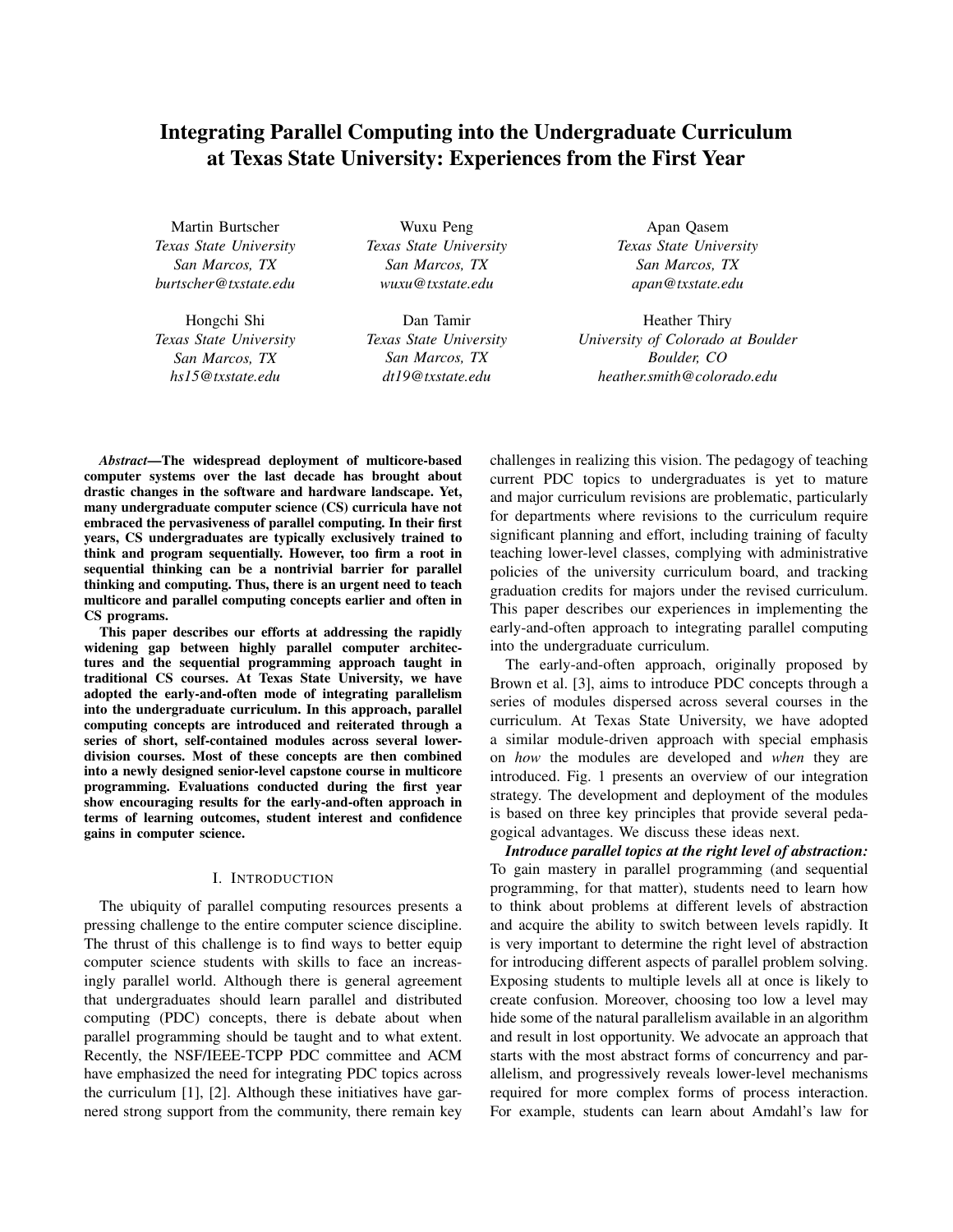

Figure 1. Parallel computing modules and their coverage in undergraduate courses

parallel programs without being able to program in parallel or having knowledge of synchronization and communication primitives. Concepts that students can grasp at a higher level of abstraction are introduced first and reinforced in subsequent years as students are gradually exposed to lowerlevel concepts. Finally, we tie all the ideas together in the form of a capstone course at the senior level. Some topics, such as performance of parallel programs, span multiple levels of abstraction and are therefore part of several course modules.

*Provide "parallel context" to key topics in the existing curriculum:* Many theories and concepts covered throughout the CS curriculum can enhance a student's comprehension of parallel computing principles. However, such topics are often not taught in a parallel context. For example, almost all data structures courses introduce recursion, and in many cases, a divide-and-conquer algorithm is used as a primary example. Yet, the fact that divide-and-conquer algorithms naturally lend themselves to parallelism is rarely emphasized. Similarly, in later algorithms courses, the complexity analysis of divide-and-conquer traditionally ignores parallel implementations. Our approach incorporates parallel context to key ideas such as divide-and-conquer algorithms and recursion. Since the modules are dispersed over several courses and do not introduce completely new concepts but rather extend topics that are already being covered, we do not expect these modules to cause significant strain on covering original course content. What material, if any, needs to deemphasized or condensed to make room for the module is left to the decision of the individual instructor.

*Encourage adoption across different institutions:* The modules we developed are self-contained with lecture notes, assignments, exercises, exam questions, and solutions. The estimated duration for each module is between one and four 1.25-hour lectures. Some modules include lab time. Although the modules provide a textbook treatment of the material, they are not tied to any specific textbook or lab manual. This enables straightforward adoption of the modules at other institutions. The course modules are designed so that they are mostly language independent. Of course, some modules require the use of specific parallel languages or APIs. In these cases, we develop multiple modules for the same concepts using alternate language interfaces. Generally, modules do not entail any prerequisites other than the ones prescribed for the course in which the module is taught. However, the introduction of some modules may need to be postponed until later in the semester when requisite material has been covered.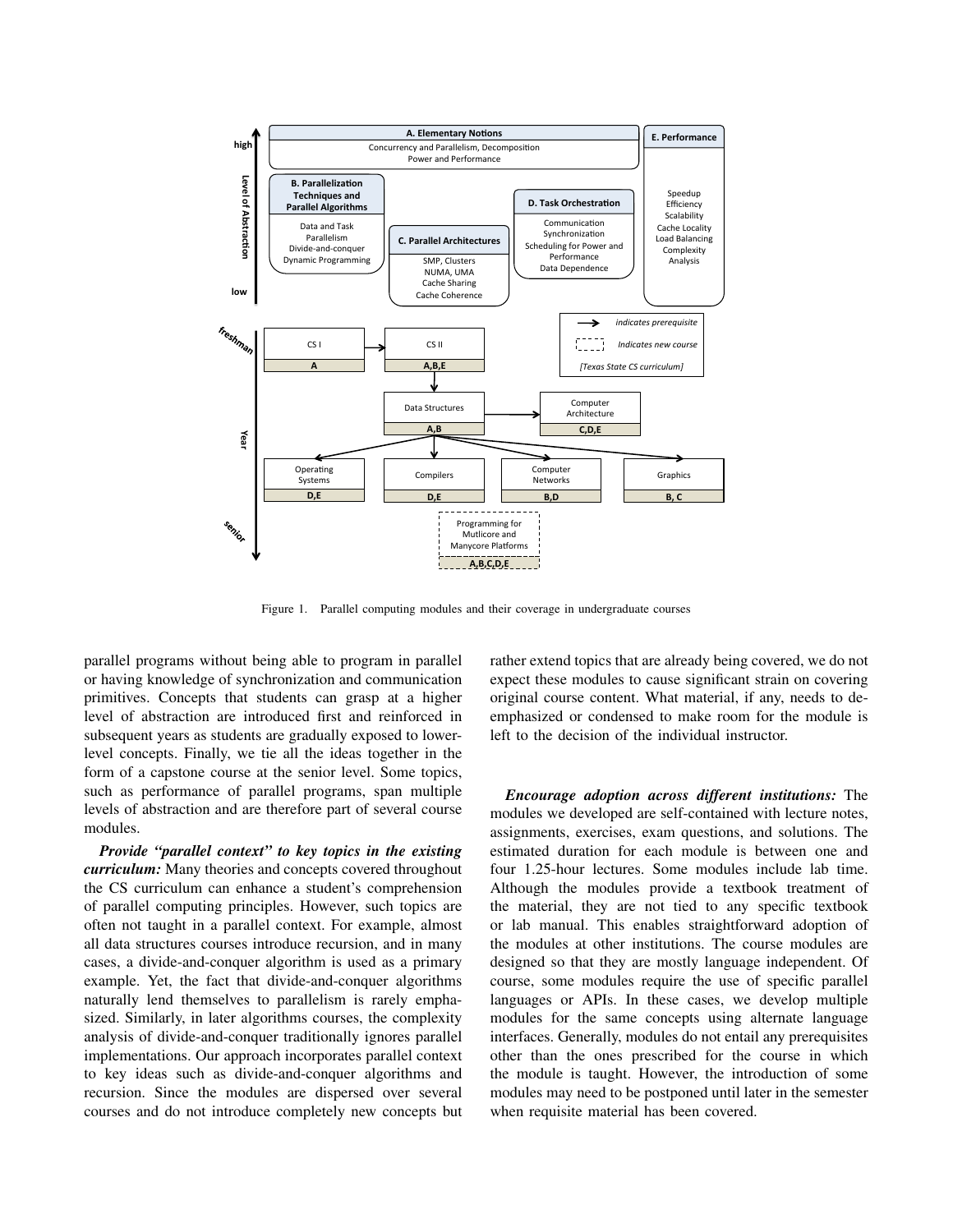|    | Module                                          | Course                         | Enrollment |
|----|-------------------------------------------------|--------------------------------|------------|
|    | Parallelization techniques (B)                  | CS II (CS2308)                 |            |
|    | Intra-processor parallel architecture (C1)      | Assembly Language (CS2318)     | 52         |
|    | Inter-processor parallel architecture (C2)      | Computer Architecture (CS3339) | 27         |
| 6. | Performance: basic concepts (E1)                | Data Structures (CS3358)       | -47        |
|    | Task orchestration: scheduling and mapping (D2) | Operating Systems (CS4328)     | 30         |

Table I PDC MODULES AND COURSE INFORMATION

## II. FIRST YEAR IMPLEMENTATION

## *A. Module Development and Teaching*

To date, we have developed five modules covering some of the core PDC concepts. The developed modules were introduced in seven sections of five undergraduate courses during the previous academic year. The modules, the courses in which they were taught, and the enrollment in each class are listed in Table I. Three of the modules were introduced in lower-level courses<sup>1</sup>, while the other two were introduced in courses with mostly juniors and seniors. The modules were taught by four different instructors. Except for the module on Inter-Processor Architecture (C2) introduced in the Computer Architecture course, all modules were taught by faculty who were not directly involved in the development of the module. We conducted short training sessions for faculty with no prior experience in teaching parallel computing.

The teaching material associated with each module is available on a web site we set up to support our dissemination efforts [4]. To help the reader understand the structure and content of our modules, we briefly describe two sample modules.

# *B. Task Orchestration: Scheduling and Mapping on Multicore Systems (Module D1)*

*Description:* This module extends scheduling algorithms covered in a typical upper-level operating systems course and introduces concepts and algorithms for thread scheduling on multiprocessor systems. A priority-based algorithm for optimal throughput is presented and then modified to use power consumption as the main objective function. The notions of energy efficient computing and load balancing to improve throughput are discussed in this context. The module further includes a processor-affinity-based scheduling algorithm for multicore platforms. A producer-consumer application is used as an example to illustrate the effects of thread affinity on shared-cache locality and performance. The module briefly covers simultaneous multithreading (SMT) and issues related to scheduling of hardware threads.

*Topics and Learning outcomes (per NSF/IEEE-TCPP PDC Curriculum):*

- [Programming] Tasks and threads: understand what it means to create and assign work to threads in a parallel program and how this assignment affects performance; know how to assign work using OpenMP
- [Programming] Synchronization: understand the need for inter-thread synchronization; be able to write shared memory programs with critical regions, producerconsumer communication, and get speedup; know the notions of mechanisms for concurrency (monitors, semaphores, etc.); understand safety considerations of parallel execution, including thread-safe functions.
- [Programming] Load balancing: understand the effects of load imbalances on performance and power; understand ways to balance load across threads or processes
- [Programming] Scheduling and mapping: understand how the operating system schedules threads to computation cores; understand the performance impact of such mapping

*Recommended Length:* One lecture of approximately one hour and fifteen minutes.

*Recommended Course (and rationale):* Operating Systems. Scheduling of tasks is a topic discussed at some length in any standard Operating Systems course. This provides the ideal context for exposing students to concepts related to scheduling of tasks on multicore processors.

*Source Code:* Pthreads implementation of a producerconsumer application.

## *C. Performance: Basic Concepts (Module E1)*

*Description:* Improved performance is the main advantage of parallel computing over traditional sequential computing. This module introduces basic concepts and terms in performance of computing, including various techniques typically covered in computer architecture for performance enhancement, the notion of speedup, and Amdahl's law. It also introduces a basic approach to designing a parallel algorithm.

*Topics and Learning Outcomes (per NSF/IEEE-TCPP PDC Curriculum):*

• [Cross Cutting] Why and what is parallel/distributed computing? : Know the common issues and differences between parallel and distributed computing; history and applications. Microscopic level to macroscopic level parallelism in current architectures

<sup>&</sup>lt;sup>1</sup>(although Data Structures is a 3000 level course CS majors typically enroll in this course in their third semester)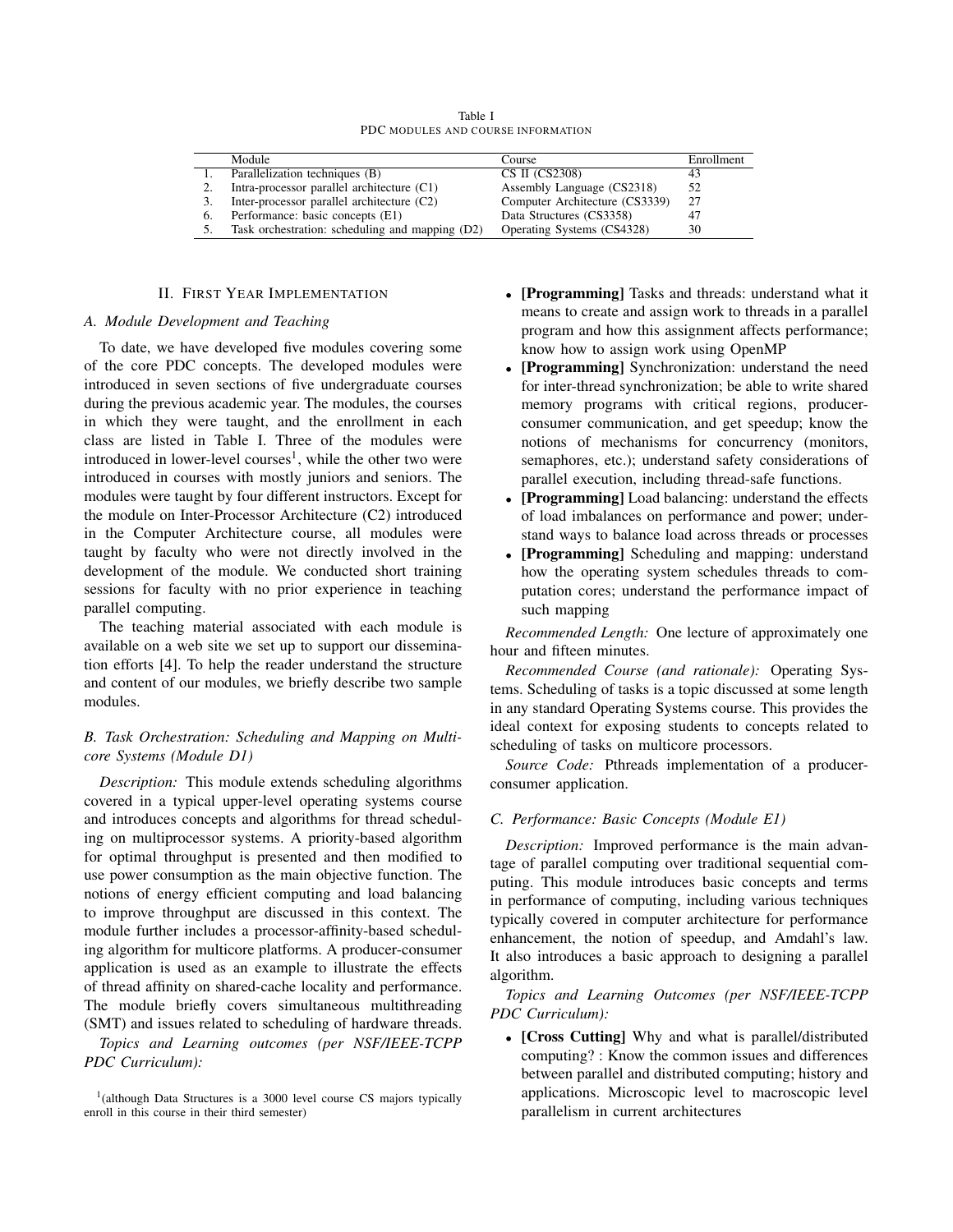- [Programming] Performance metrics: Know the basic definitions of performance metrics (speedup, efficiency, work, cost), Amdahl's law; know the notions of scalability
- [Programming] Speedup: Understand how to compute speedup, and what it means
- [Programming] Efficiency: Understand how to compute efficiency, and why it matters
- [Programming] Amdahls law: Know that speedup is limited by the sequential portion of a parallel program, if problem size is kept fixed
- [Algorithm] Sorting: Observe several sorting algorithms for varied platforms - together with analyses (only Quicksort is covered in this module)

*Recommended Length:* Two to three lectures, with approximately one hour and fifteen minutes devoted to each lecture.

*Recommended Course (and rationale):* Data Structures. In our curriculum, this course requires CS I and CS II as background. Most students also have completed CS2420 (Digital Logic), and some have completed CS3339 (Computer Architecture). CS II covers fundamental aspects of C++ programming. The content of this module is taught near the end of the semester. Therefore, students should have sufficient background to learn the notion of parallel computing and contrast parallel computing with sequential computing.

## III. CHALLENGES

## *A. Coverage*

Module B (Parallelization Techniques) focuses on nonrecursive methods of parallel decomposition. We had planned four lectures. The first lecture introduces these ideas at the algorithmic level. Scanning arrays for minimum and maximum values is used as an example. The second lecture illustrates programming issues related to data parallelism on the example of parallel Ranksort using OpenMP. Metrics for evaluating the parallel performance are also covered. The third lecture introduces parallel graph algorithms using linked-list operations as an example. The final lecture provides an overview of amorphous data-parallelism, a general, data-driven approach to parallelizing arbitrary algorithms.

We selected our equivalent of CS II for introducing this module. The first lecture on finding the maximum value in an array in parallel worked as planned except the instructor felt the slides were too dense. We have since spread out their content and added intermediate steps. As the course covers several sorting algorithms, we thought Ranksort would be a simple addition. However, this (sequential) algorithm proved more difficult for the students to understand than we had anticipated, making the module take longer and forcing the instructor to add examples. We have now updated the slides accordingly. At this point, we realized that the latter lectures would be too advanced for this course. After all, pointers and a first introduction to linked lists are only covered towards the end of the semester. As a consequence, we felt the students' grasp of this newly acquired knowledge was too basic to talk about parallel operations on linked lists or other graph-based data structures. Hence, we did not teach the last two lectures. Instead, we decided to (re-)introduce the entire module in the follow-on data-structures course, which we are teaching this semester. That course starts out with a review of pointers and linked lists, hopefully making it more suitable. Furthermore, it covers sorting algorithms and algorithm complexity as well as general graphs and graph algorithms, which should also make the final two lectures of Module B appropriate for this course.

#### *B. Content Substitution*

Integrating parallel computing into the curriculum through a series of short, self-contained modules introduces several challenges, especially when the integration occurs early in the curriculum and involves lower division courses. Since the integration is not done in a vacuum and many of the lower-division courses are already facing the challenge of prioritizing relevant material, one has to make decisions concerning the elimination, condensing, or change of teaching pace of existing topics in order to enable introducing the relevant PDC modules.

We have identified three main remedies to the issue of integrating the new modules into existing courses that do not involve content elimination:

- Identify areas that are covered in more than one course and better synchronize the coverage.
- Identify areas where students seem to have less difficulty and increase the pace.
- Identify areas that can be partially covered by homework and self-learning.

For example, we wanted to introduce one lecture on intracore parallelism (exploiting task-level parallelism and datalevel parallelism in a single core) into our assembly language course. To be able to do so, we decided to shorten the discussion on the compiler, assembler, linker, and loader chain of operations for the following two reasons. First, we identified an unnecessary overlap of this coverage with the later computer architecture course. Second, we discovered that we could switch from the GCC tool chain, which requires a detailed understanding of this interaction, to the SPIM simulator, which does not require this understanding.

If none of the above remedies are available, one may have to make the 'painful' decision to eliminate or condense existing material. This is not an easy task and probably involves a trade-off between eliminating/condensing 'basic, potentially out-of-date' material and eliminating/condensing 'new and trendy' material. The ultimate decision will likely have to be made by the undergraduate curriculum committee.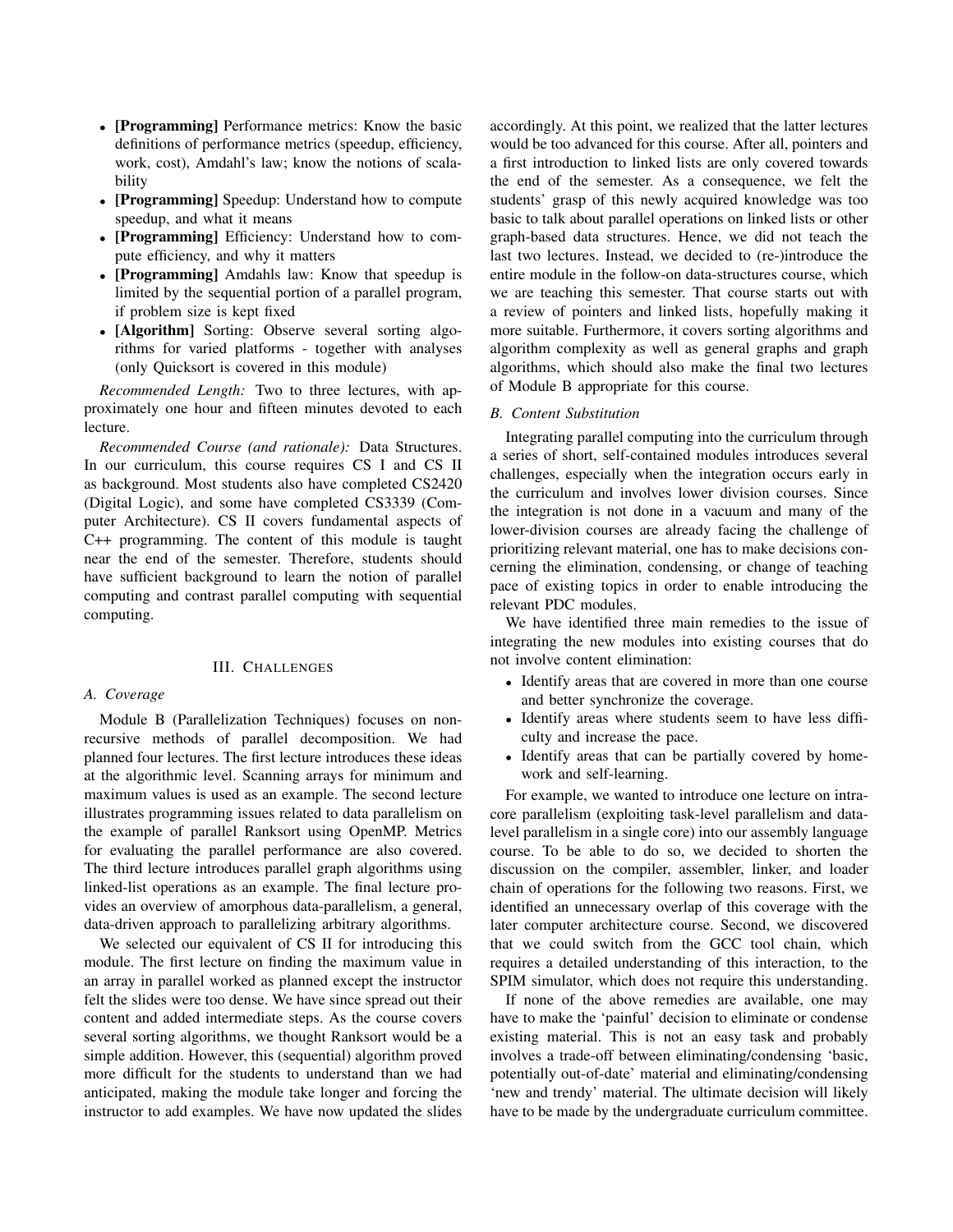

Figure 2. Student Learning Outcome in CS II (CS2308)

#### *C. Consistency Across Sections*

Texas State University has a consistently high enrollment in computer science. As the university is determined to keep class sizes small, the lower division courses in the computer science department are split into multiple sections taught by different instructors (with as many as 11 sections for the CS I course). This poses several administrative challenges in introducing new content even if the material is contained within a single module. For instance, the CS I course adheres to a strict schedule of content coverage to ensure that lecture and laboratory sections are synchronized. Introducing a new PDC module in this setup would disrupt this schedule and require significant changes in the way the course is currently being taught. Furthermore, for courses taught by multiple faculty, we need to ensure that all instructors receive adequate training so that the coverage is consistent across all sections and that the evaluation is being conducted in a uniform way. We plan to conduct a longitudinal study to evaluate the effectiveness of the developed modules. For this reason, in our first year, we chose to introduce the modules in only a subset of sections of every multi-section course. This approach creates multiple paths through the enhanced curriculum, providing better data for our final evaluation. This strategy may be reasonable during the initial phase, however, for a more complete adoption, proper co-ordination of a multi-section course will be needed.

#### IV. EVALUATION AND ASSESSMENT

We instated two forms of evaluation during the first year. The assessment plan for student learning outcome was designed by the involved faculty whereas teaching effectiveness and student engagement was evaluated through an independent external evaluator. Additionally, we started collecting and compiling data for a longitudinal study of student understanding of parallel concepts. The initial results of that study are expected in 2015.



Figure 3. Student Learning Outcome in Assembly Language (CS2318)



Figure 4. Student Learning Outcome in Computer Architecture (CS3339)

#### *A. Learning Outcome*

For each module, a set of learning outcomes was identified, and these outcomes were mapped to the outcomes listed by the NSF/TCPP curriculum for PDC topics [1] (see Sections II-B and II-C). For each section, a final exam question was prepared to assess student comprehension of the content introduced by the module. Although programming assignments and homework problems were associated with the material for some modules, to be consistent, we only considered student performance on final exam questions to determine learning outcome. Aside from numeric scoring (which was different for different sections) a rubric was created for each question that graded student response on a scale of very poor, poor, fair, good and very good. A grade of fair or better was considered a passing grade.

Figs. 2-6 present student performance on final exam questions for each course where a module was implemented. Evaluation of student learning outcomes shows that 60% of the students who were exposed to the PDC module received a passing grade on the final exam question. This number indicates that our initial implementations of the modules were relatively successful. However, the individual coursebased breakdown of student performance identifies problem areas that will need to be addressed in future semesters. Specifically, in *CS2318: Assembly Language*, where the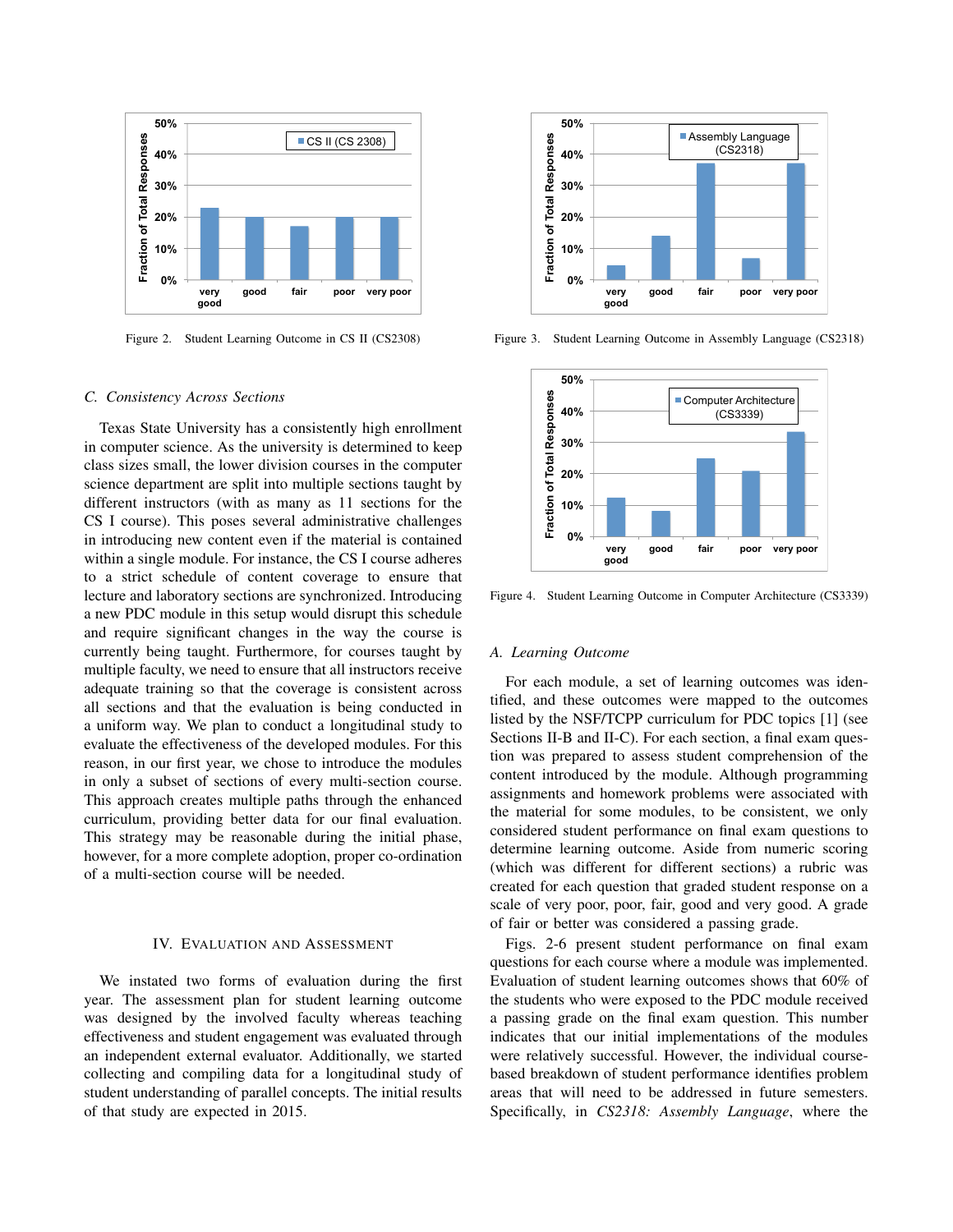

Figure 5. Student Learning Outcome in Data Structures (CS3358)



Figure 6. Student Learning Outcome in Operating Systems (CS4328)

module on intra-core parallel architecture was introduced, student performance was below par. Around 38% of the student responses fell in the *very poor* category. We surmise that this poor showing is explained by two factors. First, the material covered in this module may have been too advanced for this particular class. Second, many of the students in this class were transfer students who may not have had the required background or programming maturity (as did students from Texas State) to tackle the presented material. We intend to address both issues by re-aligning the module content for the sophomore-level courses in future semesters.

## *B. Teaching Effectiveness and Student Engagement*

We conducted an independent external evaluation to assess changes in student confidence and interest in computer science, as well as the students' perceptions of their classroom learning experiences. To obtain these measurements, the Student Assessment of Learning Gains (SALG) survey [5] was administered electronically at the end of the semester to the students enrolled in courses where the modules were introduced.

The strongest reported gains were in confidence and interest in computer science in general, and parallel computing in particular. The students also thought that the learning experiences and instructional environment in the classroom helped their learning. They rated their interactions with peers



Figure 7. External Evaluation Summary



Figure 8. Student Confidence and Interest Gains

and instructors positively and also reported that specific class activities, such as lectures, examples, and asking questions, were helpful. The students were slightly positive that course assignments, projects, and tests helped their learning. Fig. 7 summarizes the scale means of the total sample of students from the four SALG survey scales. We highlight specific aspects of the assessment in the sections that follow.

*1) Student Interest:* Fig. 8 provides a course-wise breakdown of student responses with respect to confidence and interest gains. Overall, 75% of the students reported that the course had increased their "enthusiasm for this subject" a "moderate" or "great" amount. Similarly, a full 92% of the students reported that the course had increased their interest in taking more CS courses. Students overwhelmingly (86% of the students) reported that the course had increased their confidence that they can succeed in computer science.

In an open-ended question, the vast majority of the students affirmed that the courses with parallel computing modules increased their interest in the field of Computer Science. The students were asked to comment on how the course influenced their interest in the subject. Overall, 80% of them reported that the course had positively impacted their interest in the subject matter. A significant minority of the students expanded their answer and noted that they had learned new skills or gained a greater depth of knowledge about the course material. A few students stated that they were already highly interested in the material, and the course served to sustain their interest rather than increase it.

Although the students' perspectives on the modules varied